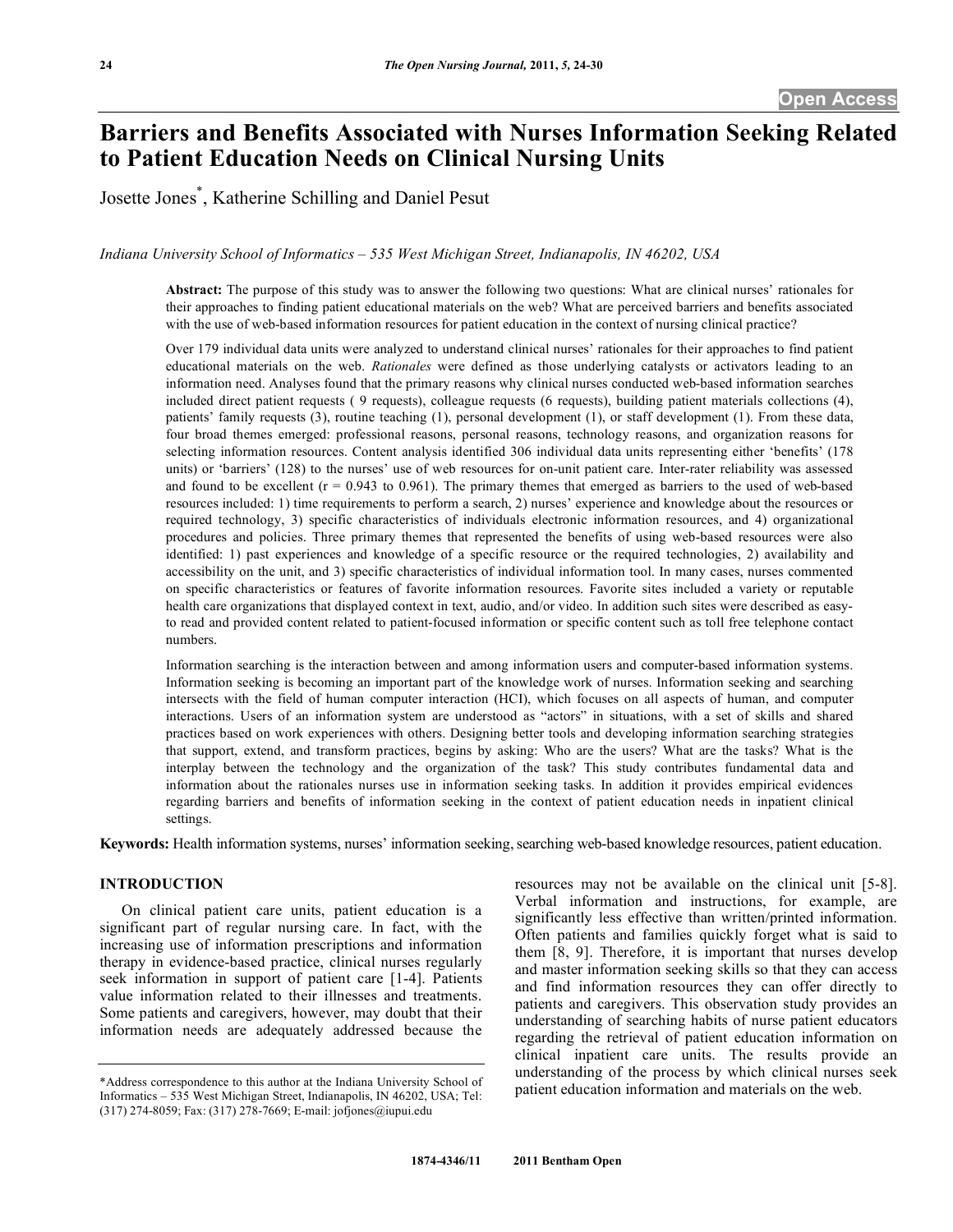The benefits of high quality patient information are well documented [10-12]. Quality patient information promotes active patient participation in healthcare decision-making and helps to improve patients' and caregivers' psychological well-being and overall wellness [13-15]. Receiving symptom-linked information resources about expected recovery experiences improves compliance with prescribed care routines and reduces emotional distress during recovery [8, 10-12, 16]. A positive correlation exists between the provision of patient information and improved communication with healthcare professionals [8]. Research illustrates, however, that people need not just general information, but patient-centered, staged information that supports teaching and learning throughout all phases of a disease and recovery trajectory [8].

## **INFORMATION SEEKING AS NURSING KNOW-LEDGE WORK**

 Information seeking in nursing practice is activated as a result of direct patient care needs related to the disease/ recovery cycle. Such activation may be stimulated by a patient or family request, particularly when transferring in or out of a ward, or upon discharge [8]. The amount and timeliness of information needs are often non-uniform and vary across the different tasks and roles that a nurse may perform. Most clinical nurses are often charged with finding information for patients to take home. Answering patient or caregiver information requests, searching for patientappropriate materials, preparing learning materials and enacting the teaching role, as well as providing colleagues with necessary information or care plans, are all important aspects of professional nursing care.

 While internet access to electronic resources is available on the clinical unit, nurses still tend to under-use it. The extent to which information seeking for evidence-based practice is valued or encouraged within a particular unit creates obstacles to pursuing high quality information for patient education [8, 17-20]. Information seeking is becoming part of nurses' knowledge work and an expected professional competency. However, nurses' rigid work schedules leave little time for the increased demands of information seeking and attending to the knowledge work inherent in the assessment, evaluation and critique of available patient care/education information. Nurses are expected to find or produce patient-focused information at the point-of-care and need, particularly when a patient waits while the nurse conducts a search [18, 21-24]. It is not unusual that nurses are confronted with requests from patients or their caregivers for information not included in the standardized education packages or materials that are accessible *via* the hospital intranet. Standardized patient education materials may not be staged to the individual recovery process nor organized in a manner that is optimum for time relevant use. Information is often too abstract or impersonal, with content geared toward generalized 'survival skills' for patients' self-care management. When content is not based on the patient's individual priorities and characteristics, it ultimately fails to address a person's specific needs and problems [5-8]. "Furthermore the patient may require care, not normally undertaken in that clinical area (e.g. tracheostomy care]," creating an additional information challenge [8]. With patients requesting information that is relevant to their own disease or recovery process, nurses must focus their attention on patient-tailored information resources, seeking information from a variety of resources including colleagues, the patient record, or other high quality sources [23, 24]. Despite the plethora of free-ofcharge web-based information and widespread access to information resources in the workplace, nurses find that much of the information is not very useful for clinical practice: too much undifferentiated information or incomplete information.

 Common barriers to nurses' information seeking on the clinical unit are lack of access to the most relevant resources; search results that are too large to be useful; search results that retrieve information that is incomplete, inaccurate, inconsistent and non-evidences based; and information that is too difficult to read or understand [8, 17, 18, 20, 25].

 Clinical nurses are not typically professionally trained to find and quality-filter condition-specific, patient-centric content to satisfy sophisticated information needs. Clinical nurses may not "understand or value research and have received little or no practice"[26]. They may not possess the information literacy or knowledge management skills required to actually apply in clinical practice the principles of evidence-based nursing [18, 21, 26]. Lack of basic bibliographic and web searching skills, and not knowing when to use important resources such as MEDLINE (PubMed or OVID), MEDLINEplus or others [21, 22, 27] represents a professional nursing knowledge deficit that negatively impacts quality care and patient education efforts. For example, in one study, data revealed that nursing students used more online databases including CINAHL and PubMed than did their clinical nurse counterparts. Nursing students were more likely to perform a database search one to five times a week than were clinical nurses [27].

 Even if resources are available and nurses are trained to use them, little attention is given to the efficiency and effectiveness of the materials retrieved for patient education. What do nurses' web-based searching skills look like? Do they use information literacy skills to find and evaluate webbased information appropriate for patient use? The purpose of this study was to answer the following two questions:

- What are clinical nurses' rationales for their approaches to finding patient educational materials on the web?
- What are perceived barriers to and benefits of the use of web-based information resources for patient education in the context of nursing clinical practice?

## **METHODOLOGY**

Observing nurse participants on the clinical units provides fundamental data about the practice context and the issues that emerge when information seeking is required. Such observational data and analysis are likely to provide librarians and other health educators with knowledge about web-based patient care information resources as well as barriers and facilitators to nurses' information seeking needs.

 A convenience sample of eight volunteers was recruited from an urban teaching hospital with multiple affiliated clinics as well as a small urban community hospital with an associated home care agency. Both institutions value patient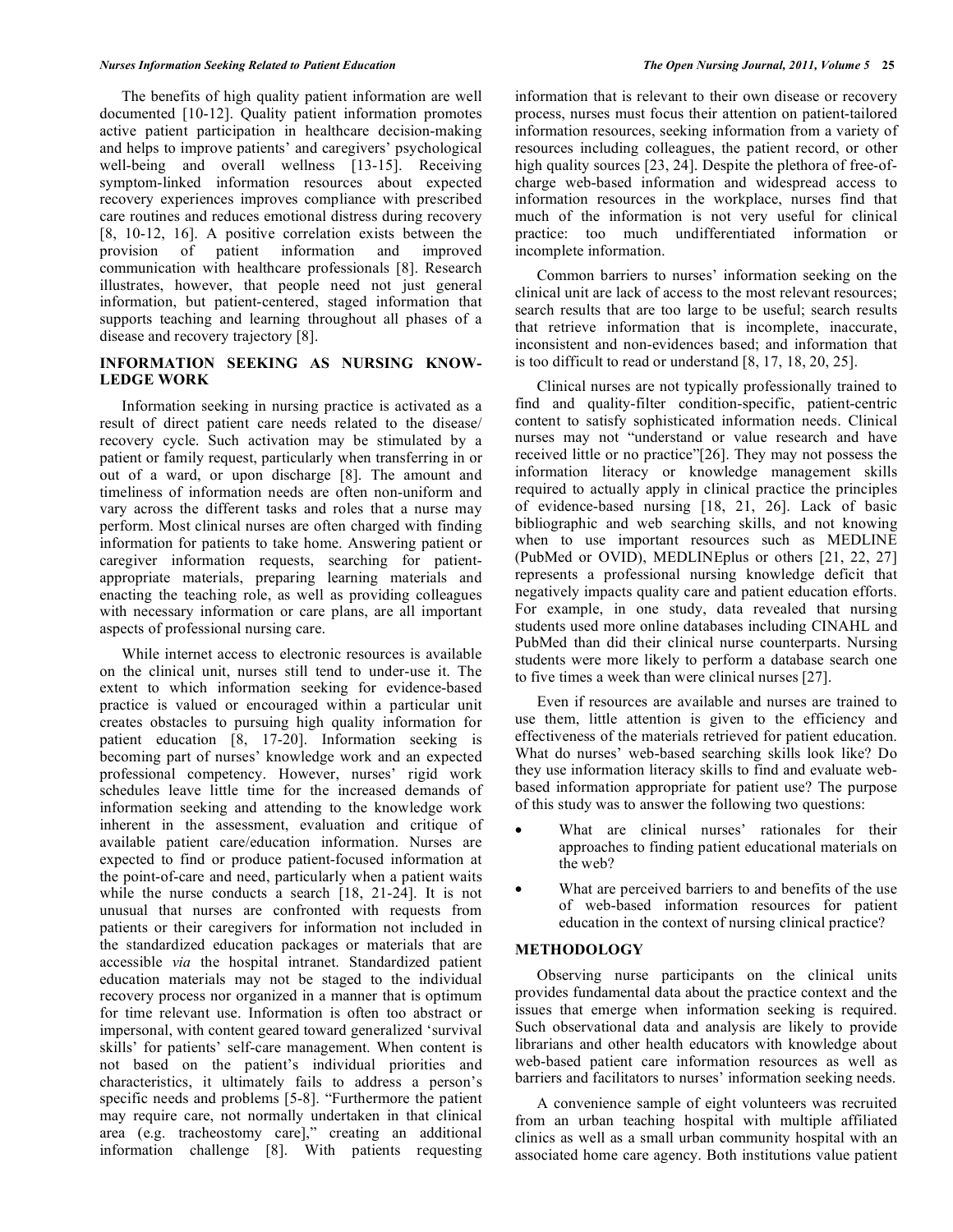education. In the teaching hospital, patient education is coordinated through the "Learning Center," a nursing unit which is exclusively responsible for all patient and family teaching. At the community hospital, patient education is integrated into daily nursing care, rather than offered by a distinct unit. One of the hospitals has a medical library with no particular emphasis on consumer health. At both institutions, patient education activities are largely based on clinical pathways, as well as more individualized education for individual problems, questions, or issues. Most nurses make heavy use of the standardized educational materials on the hospitals' intranets, since on-unit web searching is not advocated by the nursing administration in either institution.

## **Demographic Variables**

 All research participants were Caucasian; seven were female and one was male. All were actively involved in patient education. Two of the eight participants were formal 'nurse patient educators.' The remaining six worked as clinical nurses on medical-pediatric, surgical, and daysurgery units. All participants had significant computer experience (>2 years) and used computers every day at work or at home.

Participant data summarized in Table **1**.

**Table 1.** 

| Age Range<br>(8 Participants)        | 29-55<br>$(Mean=43)$                                            |
|--------------------------------------|-----------------------------------------------------------------|
| <b>Educational Level</b>             | 3 diploma<br>4 BSN<br>1 MSN                                     |
| <b>Hospital Units</b><br>Represented | Medical-pediatric<br>Surgical<br>Day-surgery                    |
| <b>Years in Nursing</b>              | $6 - 34$<br>(Mean = 19.25 yrs; Median = 21 yrs)                 |
| <b>Years in Current Position</b>     | 8 months $-23$ years<br>(Mean = $7.75$ yrs; Median = $6.5$ yrs) |

### **Data Collection**

 The nurse participants were observed on their clinical units on 16 separate occasions (two observations per participant). A trained researcher was on the units during previously-schedule dates and times. During this time, when the nurse decided to seek out patient information or look for materials not available in the standardized educational packages on the unit or through the hospitals' intranets, nurse participants informed the researcher-observer and the data collection process began.

 If a patient encounter initiated the information need, participants were asked to describe their recall of the encounter. Specifically the nurses were asked to recall why, when, and how the nurse decided that the patient's information needs were unmet. Nurse participants then conducted a web search for information. During the search, participants were asked to think out loud and verbalize their thoughts and feelings, their approaches to the search process, and the selection of materials. Nurse participant comments

were audio-taped and later transcribed. A detailed log of the search path, search history, and search terms was also recorded; the research observer also took field notes during the observation.

 Immediately after finishing their searches, nurse participants completed an open-ended questionnaire about the information searching process. The questionnaires asked about the information needs that initiated the information search. In addition, they were asked about their reasons for selected search terms, moves, and paths; possible alternative search terms that might have facilitated the search; and the nurse participants' perceptions of the search process and its results. The questionnaire also asked about the nurse participants' perceptions, likes, and dislikes related to finding and using web sources for patient education. Nurse participants took various lengths of time searching for patient information; therefore, data collection lasted between 30 minutes to two hours for each of the 16 observations.

 These observations resulted in rich qualitative data from multiple sources:

- 1. Transcripts of nurses' think-aloud processes during 16 search session (two per participant)
- 2. Observer field notes during 16 search sessions
- 3. 16 completed search logs (recorded detail of links, pages viewed, search terms, and search history, etc.)
- 4. Detailed results of the information-seeking questionnaire (8 completed)

## **Data Analysis**

 All data sources were content analyzed. Individual data units were identified, organized, classified, and edited to process qualitative data to a manageable set of content categories [28-32]. Two independent analysts with expertise in qualitative research methods and knowledge of patient education were recruited to assist in content analysis [28, 31]. Inter-rater reliability was assessed, with the resulting correlation coefficients ranging from 0.782 to 0.990, indicating a very good to excellent relationship between analysts' coding schemes [33].

## **What are Clinical Nurses' Rationales for their Approaches to Finding Patient Educational Materials on the Web?**

 One of the primary purposes of this study was to understand the rationales nurses use for searching for webbased patient educational material. Over 179 individual data units were analyzed in this study to understand such rationales. *Rationale* was defined as the underlying catalysts or activators leading to an information need. Analyses found that the primary reasons why clinical nurses conducted webbased information searches included direct patient requests (9 requests), colleague requests (6 requests), building patient materials collections (4), patients' family requests [3], routine teaching [1], personal development [1], or staff development [1]. From these data, four broad themes emerged: professional reasons, personal reasons, technology reasons, and organization reasons for selecting information resources.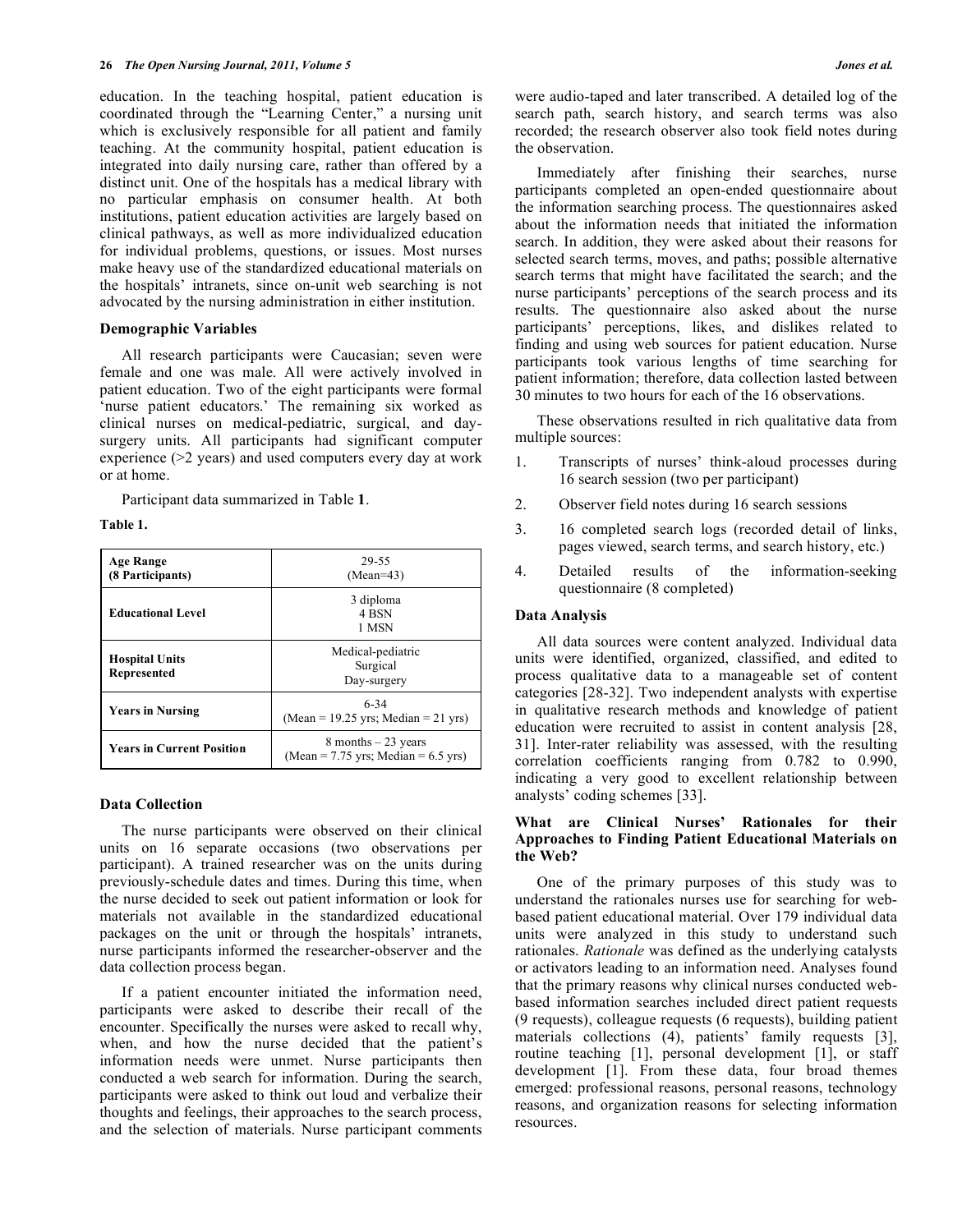| Professional<br>[76]<br>$(M = 42)$  | Personal<br>[65]<br>$(M = 36)$              | Technological<br>[26]<br>$(M = 14.5)$ | Organizational<br>[12]<br>$(M = 7)$ |
|-------------------------------------|---------------------------------------------|---------------------------------------|-------------------------------------|
| Patient request                     | Experience and knowledge                    | Bookmarked                            | Routine procedure                   |
| $[40]$ (M=53)                       | $[14] (M = 21.5)$                           | $[8] (M = 31)$                        | $[11] (M = 92)$                     |
| Request of colleague                | Perceived time requirements                 | Ease and accessibility of information | Use not allowed                     |
| $[11] (M = 14.5)$                   | $[14] (M = 21.5)$                           | $[8] (M = 31)$                        | $[1] (M = 8)$                       |
| Building teaching material          | Familiarity and confidence                  | System features                       |                                     |
| $[8]$ (M = 10.5)                    | [12] (M 21.5)                               | $[5] (M = 19)$                        |                                     |
| Request family member               | Perceived availability                      | Hyperlinked documents                 |                                     |
| $[7] (M = 9)$                       | $[11] (M = 17)$                             | $[3] (M = 11.5)$                      |                                     |
| Professional development (personal) | Perceived variety and amount of information | Time requirements                     |                                     |
| $[7] (M = 9)$                       | $[11] (M = 17)$                             | $[2] (M = 7.7)$                       |                                     |
| Professional development (staff)    | Information suitable for patient use        |                                       |                                     |
| $[2] (M=2.6)$                       | $[9] (M = 14)$                              |                                       |                                     |
| Routine teaching procedure          | Positive feeling (e.g., comfort, etc.)      |                                       |                                     |
| $[1] (M=1)$                         | $[5] (M=7.7)$                               |                                       |                                     |

**Table 2. Nurses' Rationales for Searching Patient Educational Materials in Electronic Resources** 

 $[n]$  = Number of data units that describe the rationale.

 $(M)$  = Mean.

#### **Professional Information Requests**

 Professional reasons were the most frequently cited for searching for patient education materials. "Professional reasons" included information requests that, in most cases, came directly from patients during pre-discharge teaching or during clinic or hospital-based medical encounters. 'In these cases, patients' requests were for information that was not included in the hospital intranets' standard information resources or published in their printed educational packets. Additionally, information requests were primarily for content that was tailored toward specific patient characteristics or specific patient population.

 The second most frequently cited reason for web-based patient education searches was a request from a colleague, for example, "I received a request regarding Marfan (syndrome) and the cardiac link to Marfan. For starters, the patient wanted information, but the nurses also wanted to know what Marfan was. They knew of gigantism, but they didn't know much more than that."

#### **Personal Information Queries**

 The next most frequently cited reasons were "personal reasons," including previous experience, familiarity and comfort; perceived availability or variety; and other sitespecific favorite features. The positive relationship between usage of an information resource and an individual's previous experience, perception of a tool's accessibility, availability, accuracy of content, perceived trustworthiness, convenience and usefulness have been documented [34-37]. The current finding that nurses' perceptions of the information resource, knowledge, and past experiences influences the choice of an information resource confirms those earlier studies. As one would expect, specific

information resources were mostly likely to be used when the nurse perceived that the required information was available and the site contained a variety of content from which to select. Perceived time needed to located information was also an important factor in nurses' information searching. If the nurse perceived that less time was needed to find the information in an electronic resource, the nurse was more likely to go to that source. The perception that information from certain electronic resources is suitable for patient use was also reported. For example, one nurse commented, "The reason I use this (site) is because it seems to be organized in a way that patients…would ask the questions: what is this, how is it caused, how is it treated? And it gives them just sort of a start.

#### **Technological Features**

 Technological reasons for initiating an information search included the selection of specific information resources based on key system features such as friendly interface (visually and spatially appealing), easy access, ondemand accessibility of content independent of physical location, the availability of hyperlinked documents, and so on. This finding attested to the popularity of many information resources largely due to the visual appeal and comfort users feel in manipulating and navigating the environment, primarily through visual icons and readily identified interface features [38, 39].

 Additionally, nurses relied heavily on existing bookmarks on unit computers, assuming that if a site has been marked by another user in the clinic, it would perhaps be useful in this situation as well. One nurse explained, "So I go into the browser, and the first thing I do is check the bookmarks that we have here…to see if there is anything that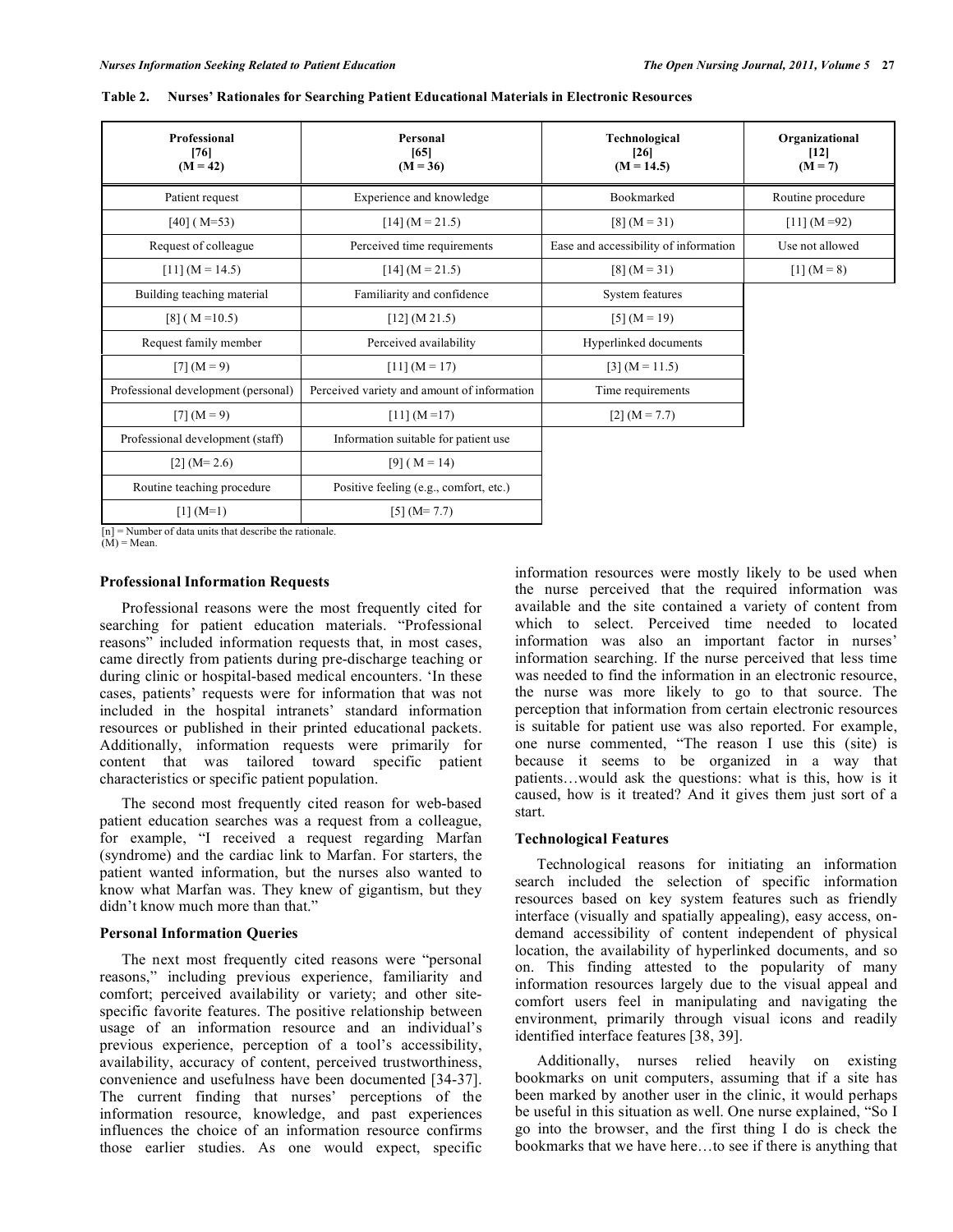can help me. So, that's what I usually look for  $-$  o see if it's under our bookmark first. If it isn't, then I'll do a general search."

#### **Organizational Factors**

 Organizational reasons for web-based information searches were identified as hospital/unit policies or procedures that required the nurse to find information for patient education. Results of data analysis illustrated that nurses fairly routinely conduct information searches to provide patients with discharge instructions. In other cases, hospital policy or procedures either promote or prevent the use of specific tools, for in cases when a hospital intranet had standard educational materials, hospital policy discouraged nurses from searching for additional Internet resources. Indeed, organization procedures and policies have previously been shown to influence ways in which information is made available organizationally, and impact on how information flow is contained and directed across an organization [40].

## **BARRIERS AND BENEFITS**

 The second primary research question asked "What are perceived barriers to, and benefits of, the use of web-based information resources for patient education in the context of nursing clinical practice?" An operational definition of "barriers" and "benefits" includes those factors that impede or hinder – or facilitate or promote – the integration of web resources for patient education in the context of daily work. These may include situational factors (i.e., task requirements, task complexity, and the related type of information need), organizational factors (e.g., procedures and policies), technical issues (e.g., system's interface, presentation of information), or personal factors (e.g., prior experience and knowledge).

 Content analysis identified 306 individual data units representing either benefits (178 units) or barriers (128) to nurses' use of web resources for on-unit patient care. Interrater reliability was assessed and found to be excellent  $(r =$ 0.943 to 0.961).

### **Barriers of Using Web-Based Knowledge Resources**

The primary themes that emerged as **barriers** to the used of web-based resources included: 1) time requirements to perform a search; 2) nurses' experience and knowledge about the resources or required technology; 3) specific characteristics of individual electronic information resources; and 4) organizational procedures and policies.

 Not surprisingly, "time requirements" were identified as the primary barrier to effective use of web-based resources. Clinical nurses simply do not have the time to search for patient materials and filter the information during working hours. Interestingly, at some point, all research participants expressed a perception that searching the web for information is time-prohibitive, especially when patients or family members are waiting for information. One research participant commented, "If a patient is waiting for info [sic] and the search takes too long, the search is abandoned. The search will be resumed when the patient is gone and the documents will be mailed to the patient." Other participants noted, "I like the concept of using the web for information, but time is prohibitive as a staff nurse," and, "…a lot of times when you're going through the Internet and you see the first sentence or two from a link or a page. Sometimes you get a good idea of what that's about, but a lot of times you get on it and think this is not at all what you thought it was. And you spend a lot of time, wasted time, doing that."

 Observational data showed that the duration of research participants' searches for this research ranged from just less than five minutes up to 45 minutes, with an average of 17.8 minutes each. This is far more time that the average nurse has to invest.

 Lack of knowledge about specific resource or the technologies required to use them, as well as previous negative experiences with specific resources, were also important factors that hampered effective information searching and retrieval in clinical practice. As illustrated through the comments below, despite using computers daily, clinical nurse participants were not particularly comfortable or confident with their web searching skills: "I like to look up something on the web… but I really don't know how to use it," "I have a difficult time just searching the web for patient information," and "You know, if it's (the searching process) driving me nuts then I go back to something I'm familiar with. "

 In addition, the specific characteristics of information resources also posed barriers to effective use. Browser-based search engines, for example, maximize search results, leading to long, undifferentiated list of both appropriate and inappropriate information resources. Nurse participants who used Google or other searching engines were, on average, willing to browse through eight documents before giving-up. Participants were also unwilling to dig deeply (that is, use multiple internal hyperlinks) into a resource before abandoning it.

 Finally, organizational barriers commonly cited among participating nurses concerned hospital policies and procedures that dictated preference of intranet packages. Policies limited access to certain web sites, and in some cases, discouraged the use of the web from clinical units.

## **Benefits of Using Web-Based Knowledge Resources**

 Three primary themes that represented the benefits of using web-based resources were also identified: 1) past experiences and knowledge of a specific resource or the required technologies; 2) availability and accessibility on the unit; and 3) specific characteristics of an individual information tool. In many cases, nurses commented on specific characteristics or features of favorite information resources. Favorite sites included a variety or reputable health care organizations that displayed context in text, audio, and/or video. In addition, such sites were described as easy-to read and provided content related to patient-focused information or specific content such as 1-800 numbers. Table **3** shows frequencies of data units in each category as well as the data units counted for each theme.

#### **DISCUSSION**

This research investigated how the use of information technology for the retrieval of patient educational material supports and expands patient education. Information retrieved can be transferred to patient and caregivers, and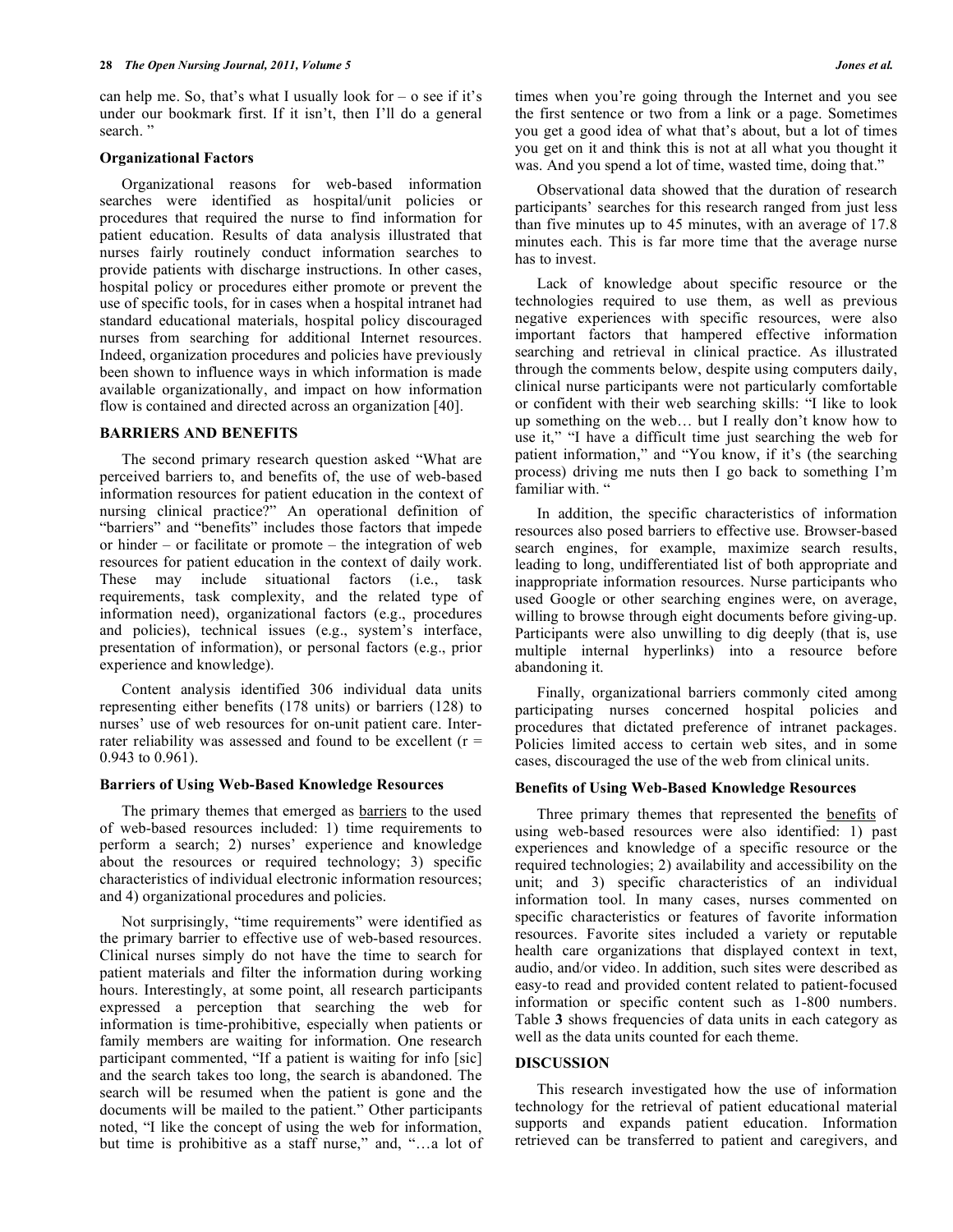| <b>Characteristics of Information Resources Including the</b><br><b>Search Engine's Operation</b> | <b>Characteristics of Information Available such as Content, Presentation,</b><br><b>Accuracy, Publisher of Information</b> |
|---------------------------------------------------------------------------------------------------|-----------------------------------------------------------------------------------------------------------------------------|
| $[67] (M = 52)$                                                                                   | $[107] (M=60)$                                                                                                              |
| Time requirements                                                                                 | Knowledge and positive experience                                                                                           |
| $[34]$ (M = 26.5)                                                                                 | $[57] (M = 32)$                                                                                                             |
| Lack of knowledge and experience                                                                  | Accessibility and availability of electronic resources on the unit                                                          |
| $[25] (M = 19.5)$                                                                                 | $[14] (M = 8)$                                                                                                              |
| Organizational procedures and polices                                                             |                                                                                                                             |
| $[2] (M = 1.5)$                                                                                   |                                                                                                                             |
| $[n]$ = number of data units that describe the rational.                                          |                                                                                                                             |

#### **Table 3. Barriers and Benefits of Web-based Patient Education Materials: Frequencies of Factors**

 $(M)$  = Mean.

perhaps more important, the information available in electronic resources allows for more patient-centered education. The amount, presentation, and diversity of information available make it possible to tailor patient education materials to the patient's need and preferences.

 Overall, data analyses revealed that research participants perceived and valued patient education in clinical practices as a complex range of planned and ongoing activities and communication practices requiring constant coordination and mediation. In patient education, participants reported making use of a combination of methods such as teaching, counseling, and behavior modification to influence patients' knowledge and behavior related to the disease process. Nurse participants described a multidisciplinary team that not only coordinates educational interventions but also decided upon the content of informational materials. The teams try to build a "model of recovery pathway" for each patient, with content guided by 1) the desired health outcome; 2) the amount of information that can be covered within the allotted time for patient teaching; 3) the availability and accessibility of the information on the unit; and 4) the personal interest of the person responsible for the teaching.

 Ultimately, all hospital departments can become involved in a single patient's care: "dietary, pharmacy, cardiac rehab, and obviously the doctors and nurses on the units" are all integral to patient education in the clinical setting. Librarians, unfortunately, were not mentioned by participants as an integral part of this care team. This poses a tremendous opportunity for librarians to partner with clinical nurses to provide consumer health information at the bedside. While it is generally acknowledged that nursing education and practice do not value information seeking, the availability of a librarian can help overcome this gap. Additionally partnering more closely with nurses also gets librarians closer to the bedside. We often see health consumers at a different point in the health management cycle, not only at the point of unit transfer or discharge but also during the course of daily life.

 The clinical nurses participating in the study perceived the diversity and variety of web-based information and formats to be distinct advantages, but face considerable barriers to web-based searching on the unit, including a lack of time, lack of experience, organization barriers and others. Research participants perceived and valued patient education

in clinical practice as a complex range of planned and ongoing activities requiring constant coordination and mediation through multiple communication challenges. Positive past experiences with searching information give nurses confidence about their abilities to find patient-focused instructions or information on the web.

 Limitations of the research included the small and homogenous sample. Still, generalization of findings are fruitful for providing health sciences librarians a picture of information seeking and the accompanying issues in the clinical nursing practices of participants. Additionally, while the high level of subjectivity inherent in qualitative exploratory studies may weaken results as well, multiple coders were used; further, the use of a topical guideline during observations resulted in more systematic considerations and interpretation of the data.

#### **CONCLUSION**

 Information searching is the interaction between and among information users and computer-based information systems. Information seeking is becoming an important part of the knowledge work of nurses. Information seeking and searching intersects with the field of human computer interaction (HCI), which focuses on all aspects of human computer interactions. Users of an information system are understood as "actors" in situations, with a set of skills and shared practices based on work experiences with others [41, 42]. With perspective, it is clear that designing better tools and developing information searching strategies that support, extend, and transform practices, begins by asking: Who are the users? What are the tasks? What is the interplay between the technology and the organization of the task? This study contributed fundamental data and information to the rationales nurses use in information seeking tasks. In addition it provides empirical evidences related to the barriers and benefits of information seeking in the context of patient education needs in inpatient clinical settings.

# **REFERENCES**

- [1] Mettler M, Kemper D. Information therapy: prescribing the right information to the right person at the right time. Manag Care Q 2002; 10(4): 43-6.
- [2] Mettler M, Kemper DW. Information Therapy: Health Education One Person at a Time. Health Promot Pract 2003; 4(3): 214-7.